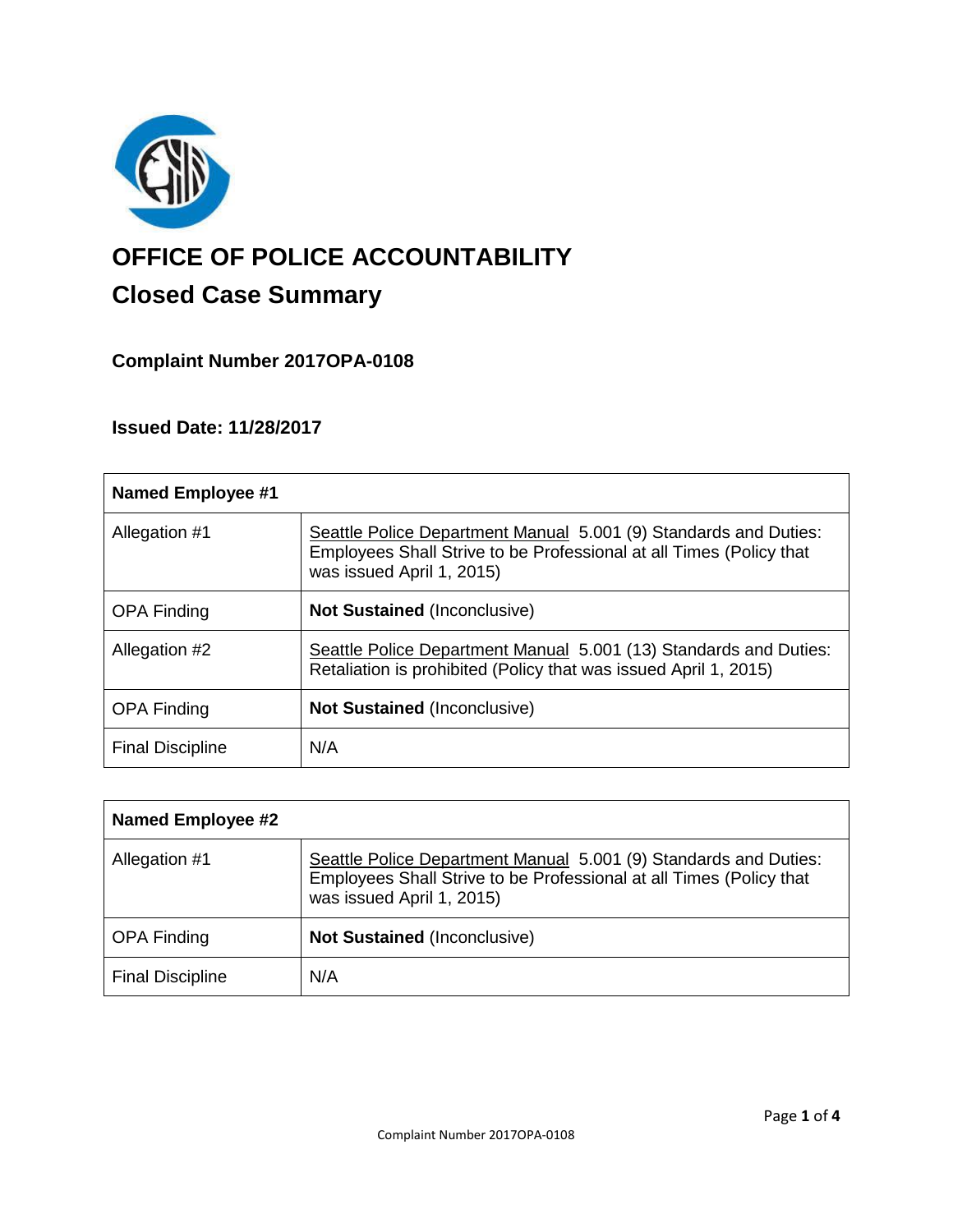#### **INCIDENT SYNOPSIS**

The Named Employees issued the complainant parking citations.

#### **COMPLAINT**

The complainant alleged that Named Employee #1 had been following and ticketing his truck as often as she could. This behavior allegedly occurred after Named Employee #1 received a complaint about issuing tickets, which could be a possible violation of SPD's retaliation policy. The complainant further alleged that both Named Employee #1 and Named Employee #2 were unprofessional.

#### **INVESTIGATION**

The OPA investigation included the following actions:

- 1. Review of the complaint
- 2. Search for and review of all relevant records and other evidence
- 3. Review of external videos and photographs
- 4. Interviews of SPD employees

#### **ANALYSIS AND CONCLUSION**

In his OPA complaint, the complainant alleged a sustained course of conduct by Named Employee #1 and Named Employee #2, which he characterized as unprofessional. The complainant explained that he began receiving parking tickets when parking near his home. The tickets were for parking in a bus zone. The complainant claimed that he received a notice saying that the bus zone was suspended based on ongoing construction, so he believed he could park in that location.

On February 1, 2017, the complainant reported having an interaction with Named Employee #1 during which she was rude, confrontational and unprofessional towards him. The complainant indicated his belief that Named Employee #1 was going out of her way to cite him. That same day, the complainant contacted OPA to file the initial complaint.

The following day, the complainant again called OPA and reported another negative interaction with Named Employee #1. On that day, Named Employee #1 allegedly approached him while he was sitting in his vehicle that was parked in an alley. The complainant told Named Employee #1 that he did not want to speak with her because he had just filed a complaint against her. Named Employee #1 responded: "Oh, I know, but you need to move." The complainant characterized Named Employee #1's behavior as rude and retaliatory.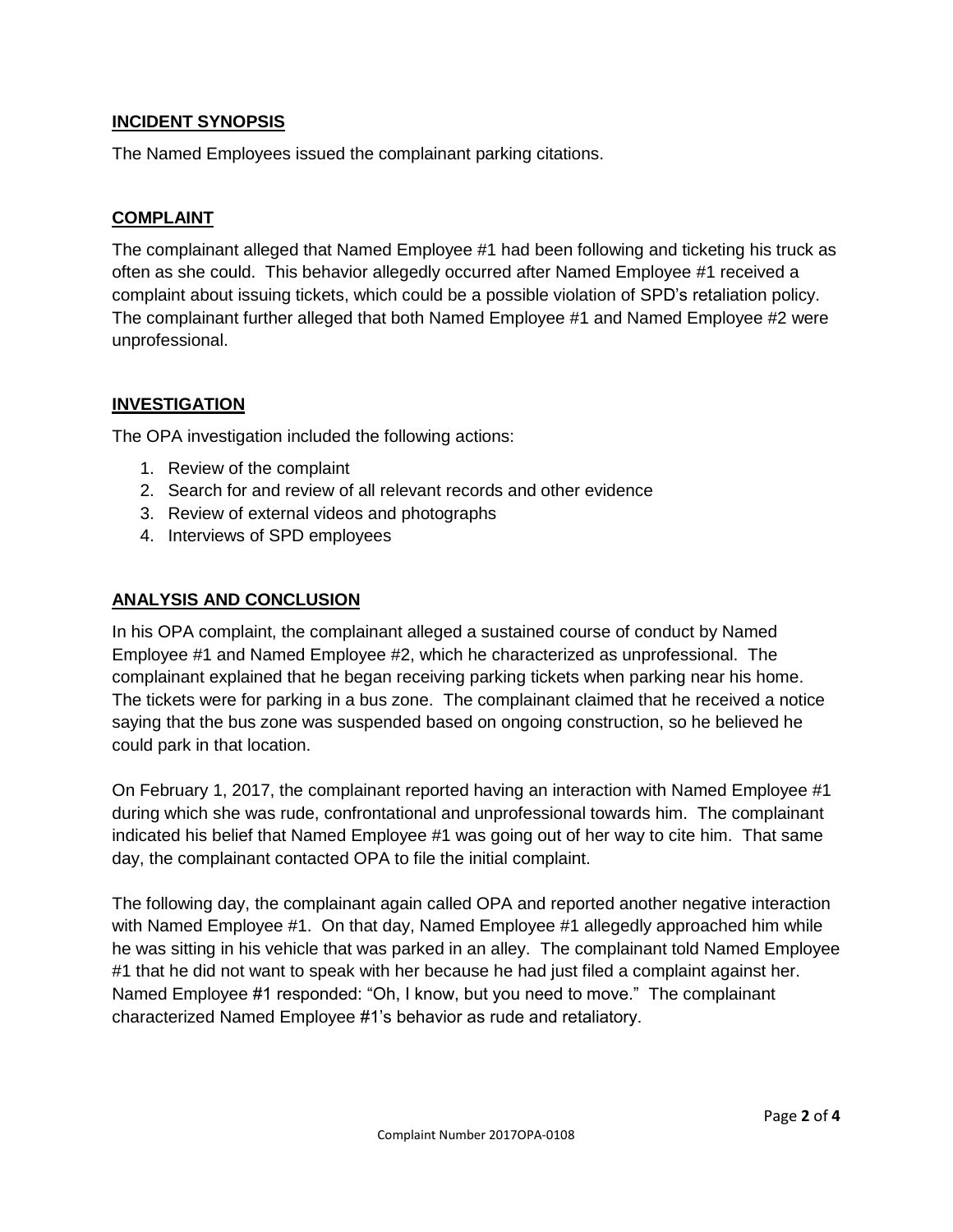The complainant reported to OPA that he was cited again by Named Employee #1 on February 3, 2017, for leaving his vehicle parked in an alley. He claimed to receive another ticket from Named Employee #1 on February 7, 2017, for parking in the bus zone.

Named Employee #1 disagreed with the complainant's characterization of their interactions. Named Employee #1 stated that she did not behave unprofessionally and did not contact the complainant in order to harass him. She further stated that, to the contrary, the complainant and his wife were both rude in their interactions with her.

OPA verified that the complainant received four tickets from Named Employee #1 and one from Named Employee #2. The tickets written by Named Employee #1 were issued on January 17, 2017, January 31, 2017, February 1, 2017, and February 7, 2017. The ticket written by Named Employee #2 was issued on February 3, 2017.

OPA further verified that, even though the bus zone in question was inactive, the permanent no parking signs were still in effect. OPA also verified that the alley in question was marked: "NO TRESPASSING, Unauthorized Alley Access Prohibited, Tenant and Business Access Only, SMC 11.40.430."

SPD Policy 5.001-POL-9 requires that SPD employees "strive to be professional at all times." The policy further instructs that "employees may not engage in behavior that undermines public trust in the Department, the officer, or other officers." (SPD Policy 5.001-POL-9.)

Here, there was a dispute of fact as to whether Named Employee #1's conduct was unprofessional. The complainant alleged that it was and Named Employee #1 disagreed. While the complainant's wife supported his account, Named Employee #2 supported Named Employee #1's account. Given these disputes, the OPA Director could not reach a conclusive determination as to this allegation.

SPD policy precludes its employees from engaging in retaliation. (SPD Policy 5.001-POL-13.) SPD employees are specifically prohibited from retaliating against a person who engage in activities including, but not limited to, "oppos[ing] any practice that is reasonably believed to be unlawful or in violation of Department policy" or "who otherwise engages in lawful behavior." (Id.) Retaliatory acts are defined broadly under SPD's policy and include "discouragement, intimidation, coercion, or adverse action against any person. (Id.)

It was undisputed that Named Employee #1 issued four tickets to the complainant over close to one month. On three of the four occasions, Named Employee #1 issued tickets to multiple vehicles in the same vicinity during her shift; however, on one occasion, the complainant's vehicle was the only one ticketed. It was further undisputed that the complainant's vehicle was parked in an illegal spot and/or in a marked alley at the time of the citations.

While the OPA Director did not trivialize the complainant's stated belief that Named Employee #1's behavior was retaliatory, there was insufficient evidence to conclusively determine whether Named Employee #1's conduct in citing the complainant violated policy.